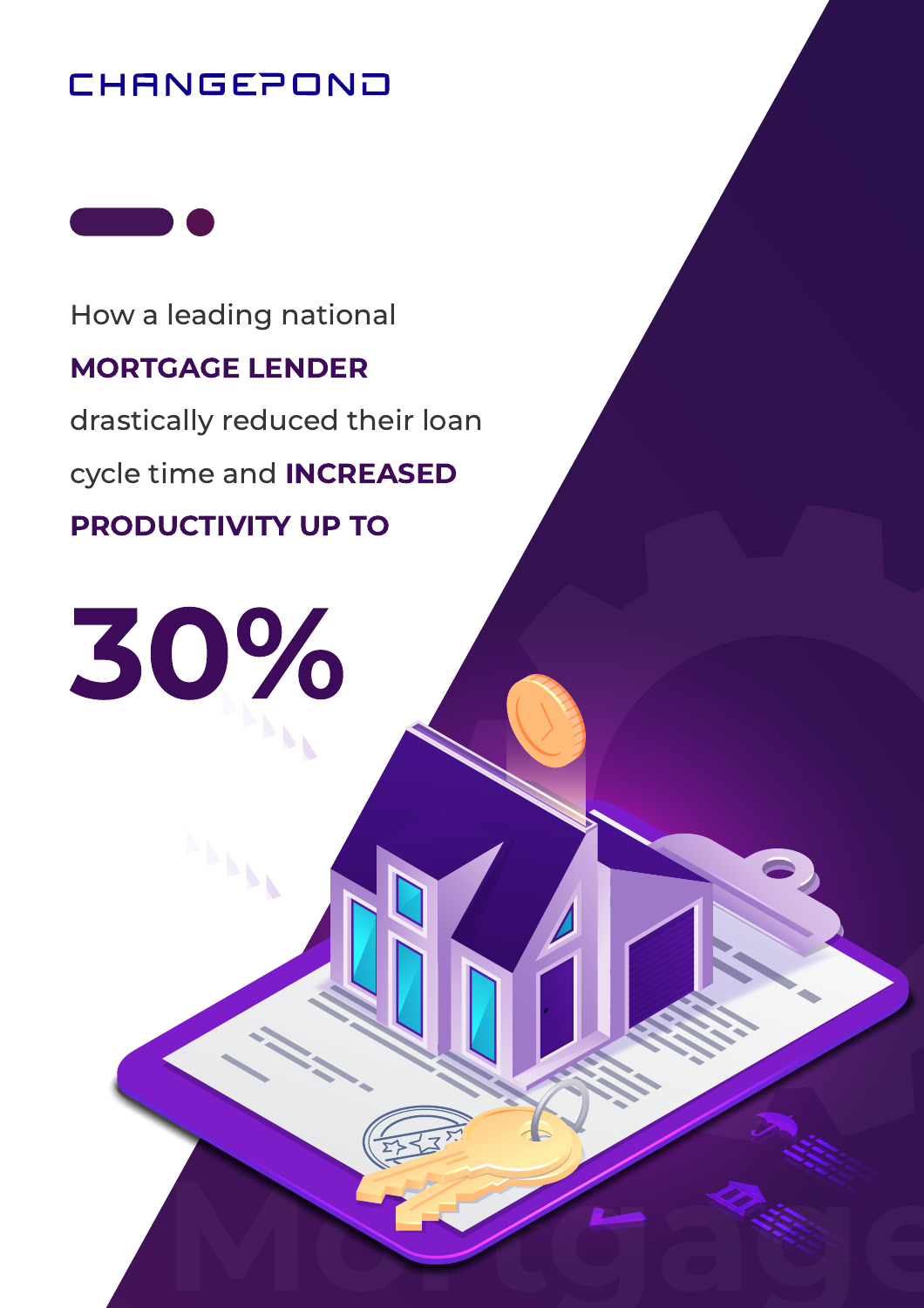

#### ABOUT THE COMPANY

Our customer is a full-service national mortgage lender and is among the top 10 highest-volume mortgage lenders in America. They originate loans through various channels and transaction types, including a network of retail branches, wholesale lending, and correspondent lending, and a consumerdirect centralized operation. They specialize in a variety of loan programs for purchase and refinance such as conforming, jumbo, and government products.

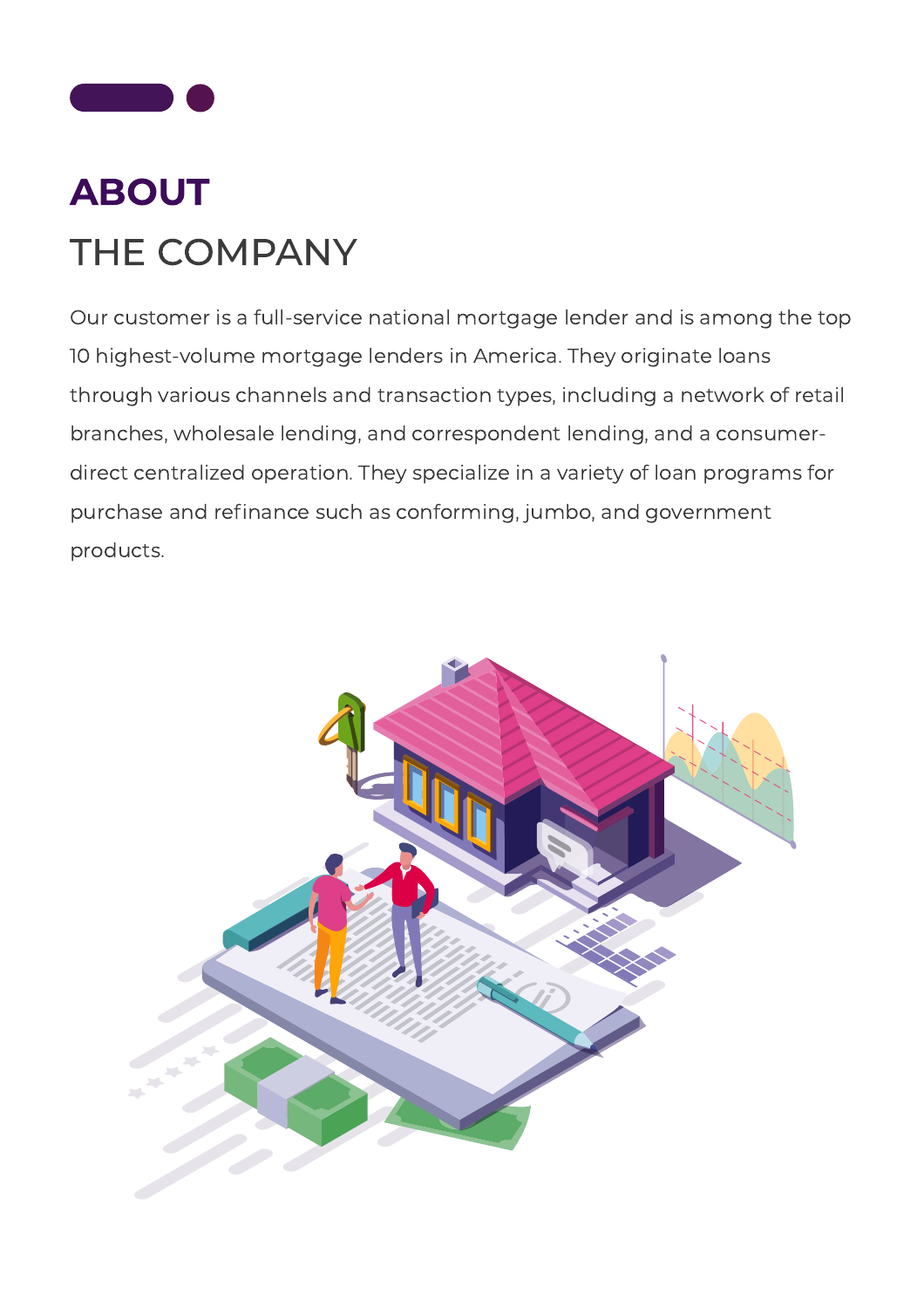



## CHALLENGES FACED BY COMPANY

Today, it takes too long to process a mortgage (approximately around 45-60 days) considering the enormous amount of documents which are handled on a day-to-day basis. The need of the hour was to simplify the mortgage processing process and operate with more efficiency. Our customer's key business goal was to ensure they reduce their loan cycle time drastically and increase productivity.

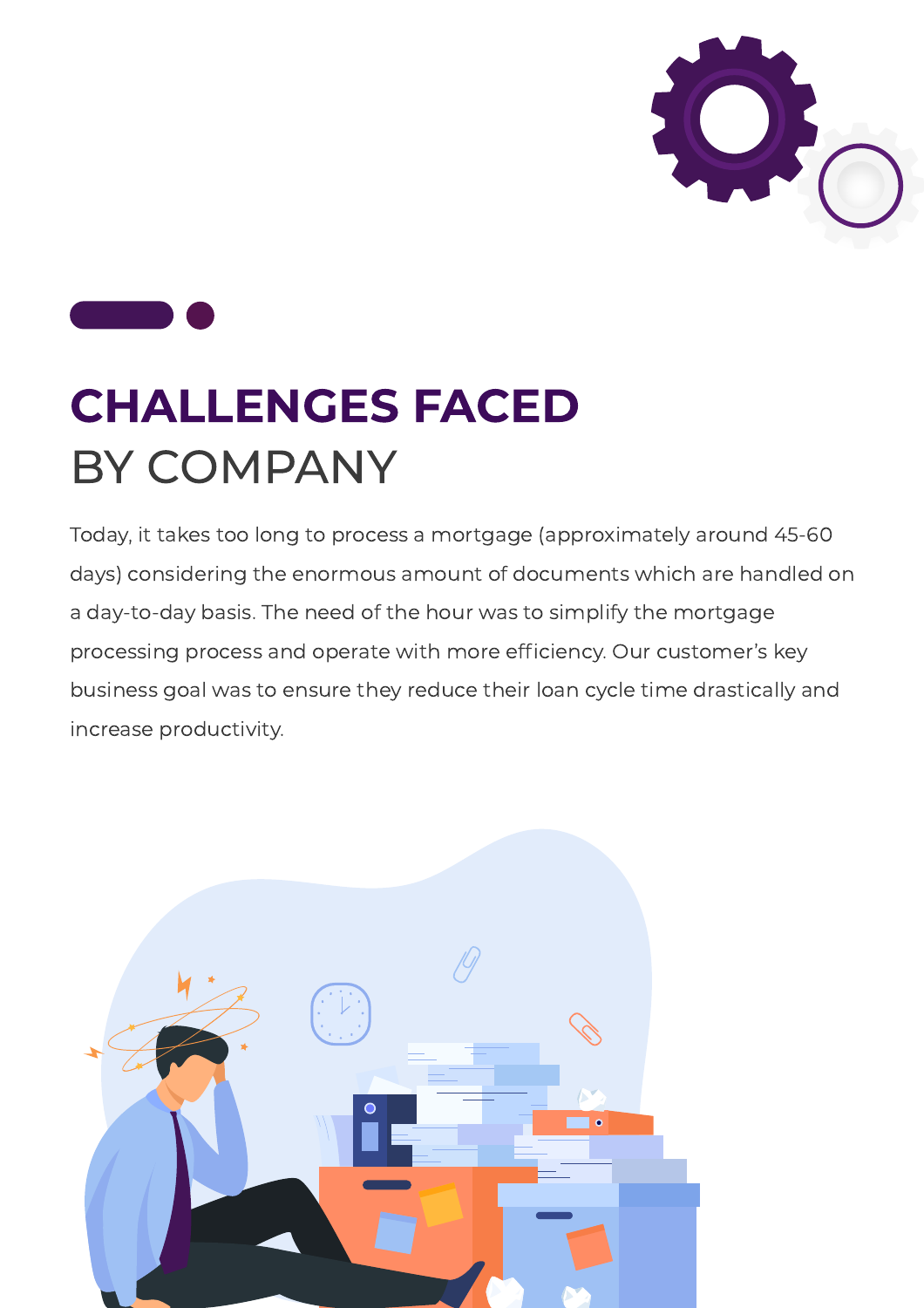## SOLUTION IN BRIEF

Changepond carried out a pilot study to identify the exact root cause of pain areas and introduced automation in their existing processing cycle.

For the pilot study, a cohort of 5 processors was selected. Adequate care was taken to ensure that the five processors were of different profiles – one was a Rock star, one was a bottom performer, one was a tenured processor, one was an experienced processor, another was new to the lender and the final processor handled one category of loans.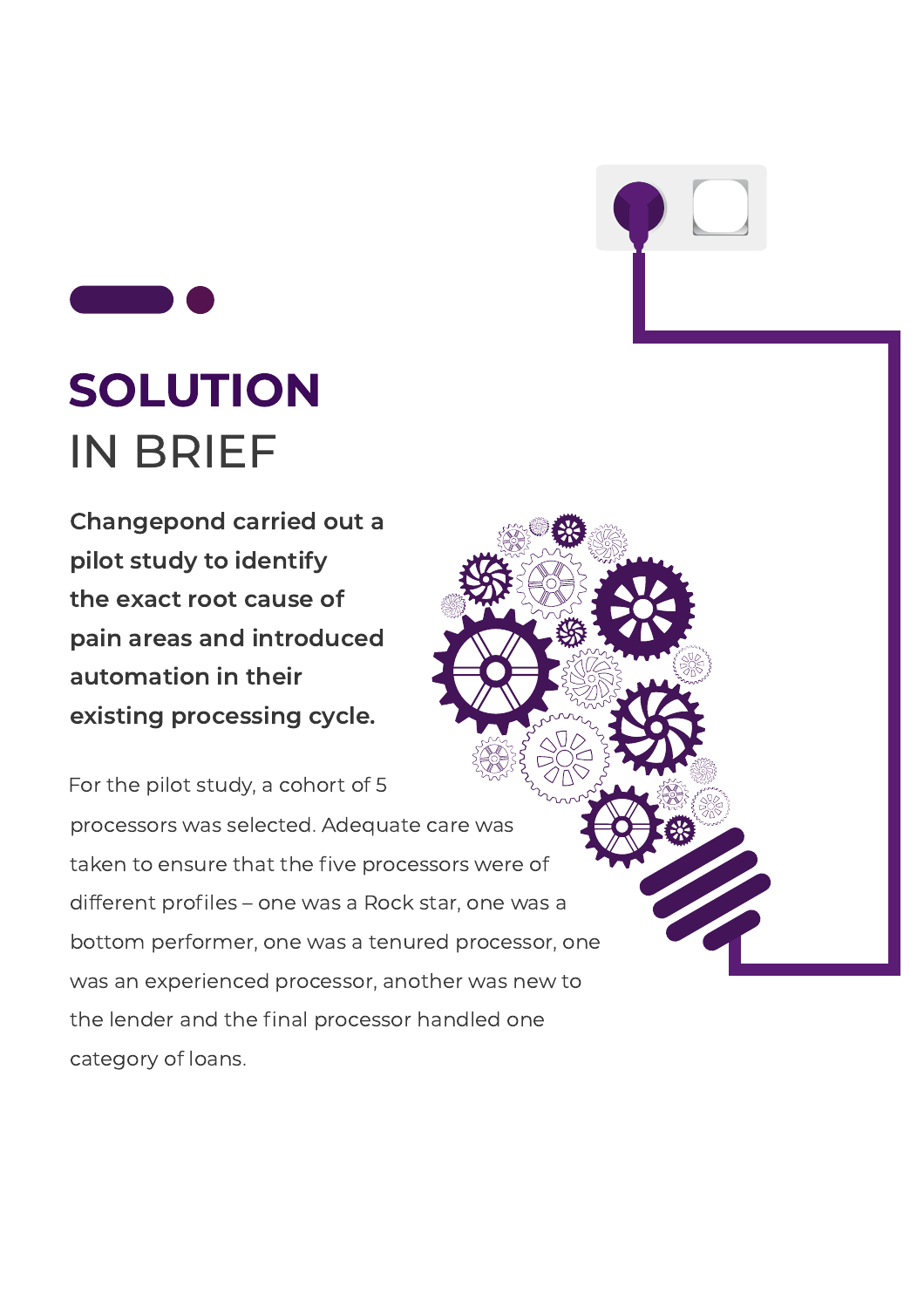

#### SOLUTION IN BRIEF

At any point in time, every processor would be handling around 110-125 loans. Every processor had a different approach to prioritizing the loans. i.e. which loan to work on today? Which borrower to call? The whole process lacked a uniform approach. The high performing processor developed their own strategy for maximizing the funded loans.

Changepond developed a proprietary algorithm to prioritize the loans that the processor needs to work on every day. Whenever each processor logged in at the start of the day, based on the organization intelligence they would be presented with a prioritized list of loans they should work on that particular day.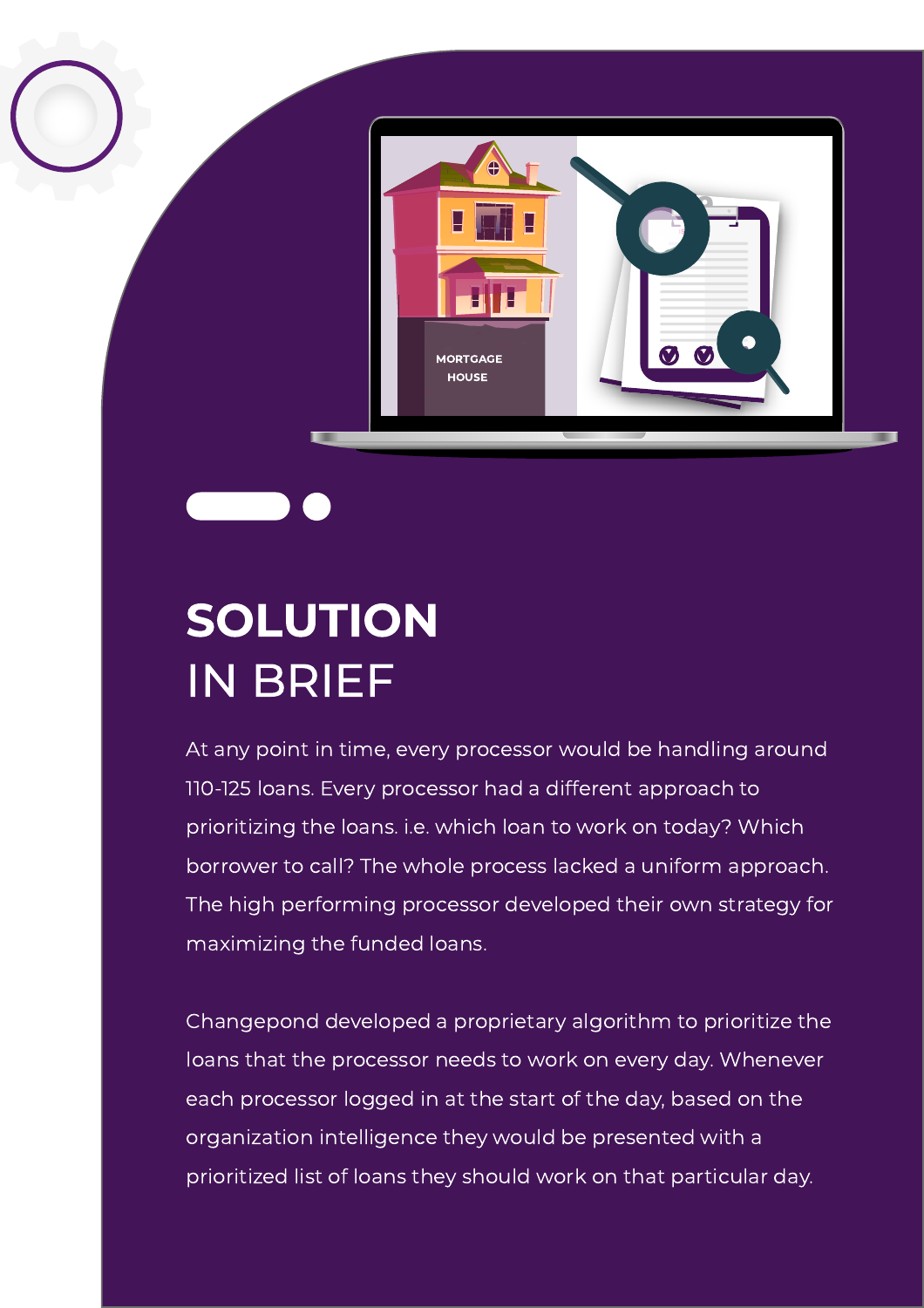## RESULT OF ROI

A comparison was made amongst the chosen cohort and similar profiled processors, who were not using the new system allowed them to improve their overall performance. Changepond's detailed solution improved the customer productivity range between 20 to 30% on all measures. Based on the results,



A new system was rolled out to over 150 processors



On average, the number of funded loans by each processor increased by 20%



The cycle time for processing the loans was reduced by 15%



The morale of the processors went up as a lot of their manual work was taken over by the machines.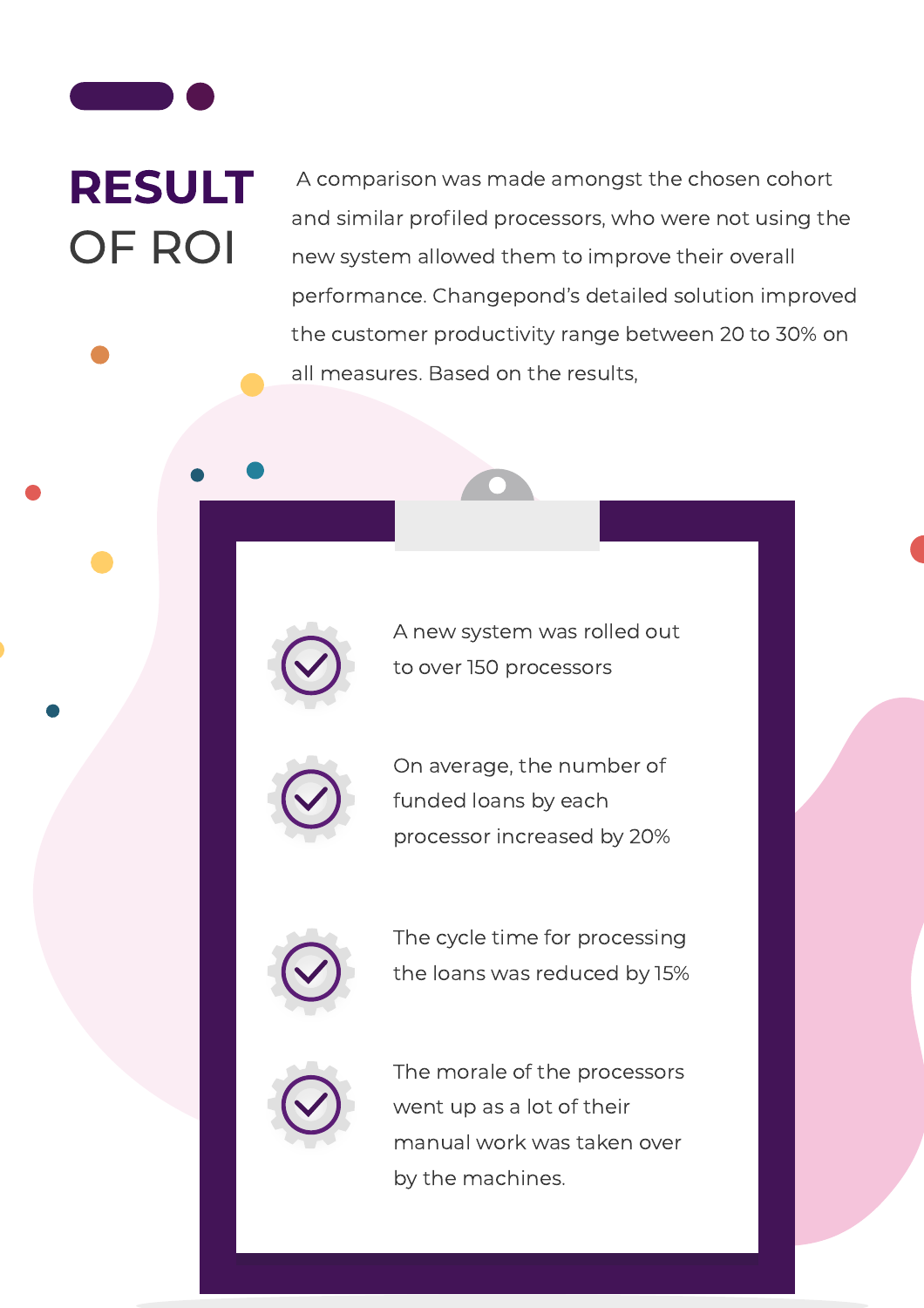

Changepond's solution has ensured flexibility and extendibility that would abundantly help the customer's business as they plan to accommodate more clients. The customer can now handle a large volume of loans with ease. The client can foresee a substantial increase in ROI and reduction in their loan cycle time in lot more years to come.